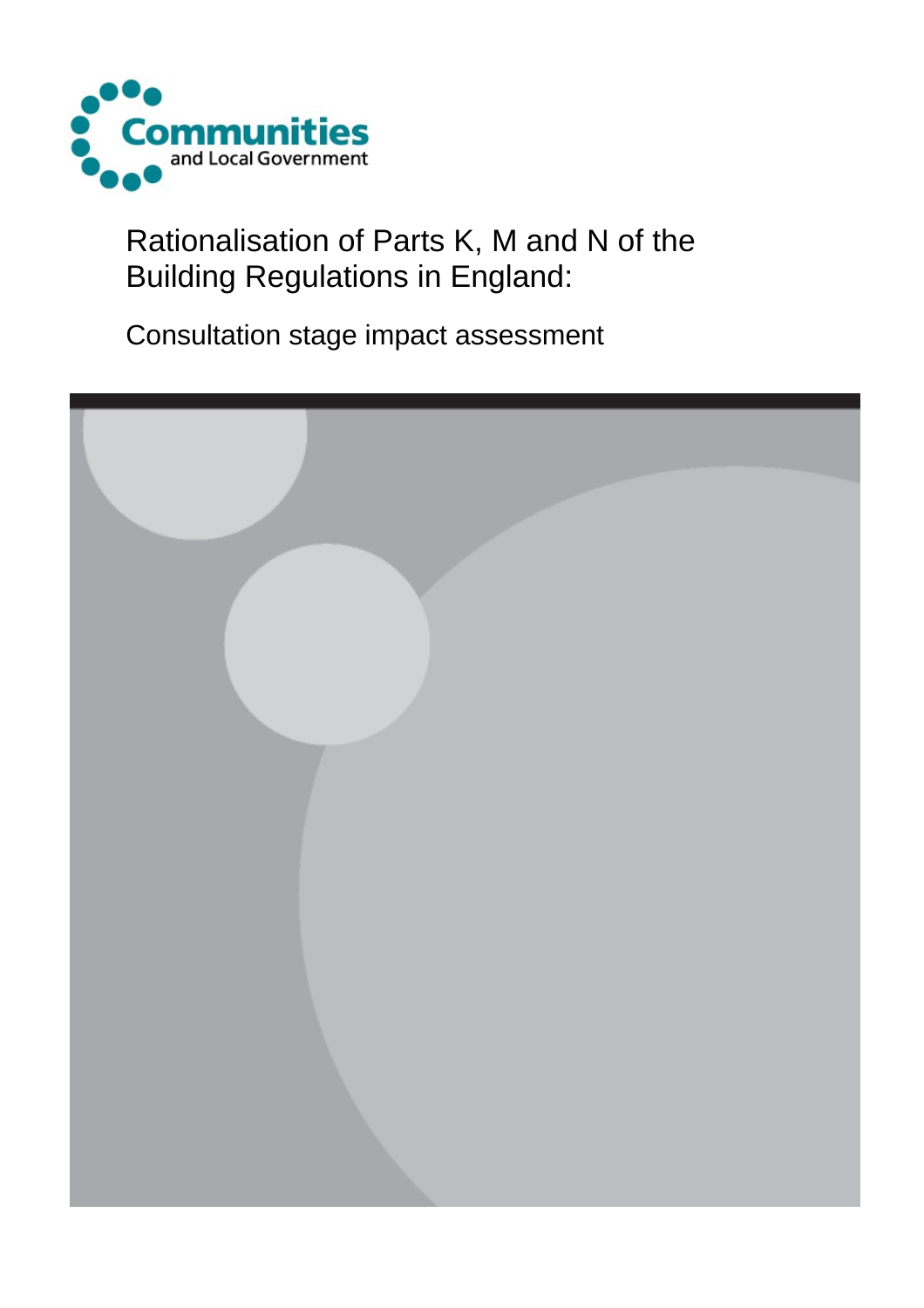

# Rationalisation of Parts K, M and N of the Building Regulations in England

Consultation stage impact assessment

 **January 2012 Department for Communities and Local Government**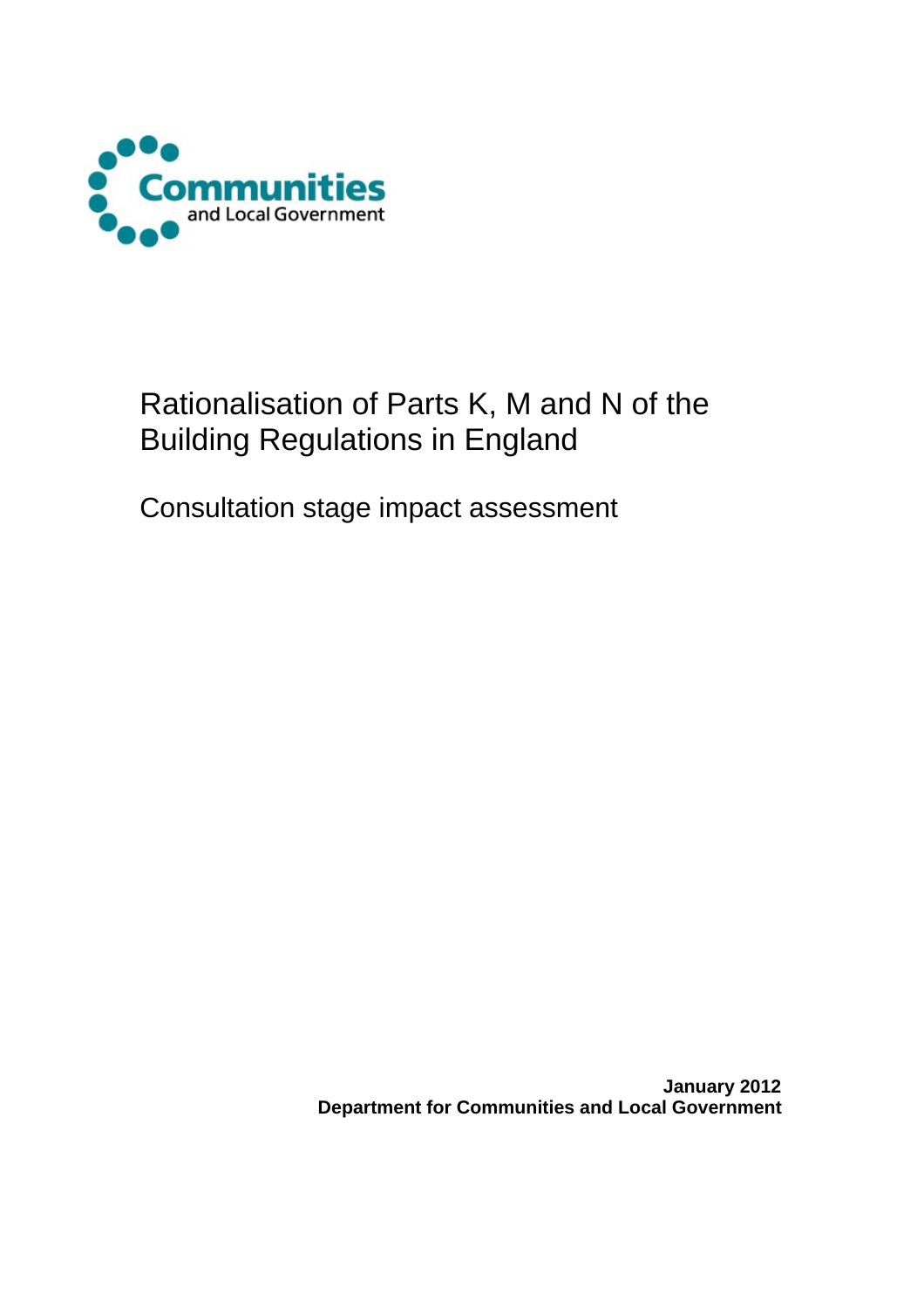*© Crown copyright, 2012* 

*Copyright in the typographical arrangement rests with the Crown.*

You may re-use this information (not including logos) free of charge in any format or medium, under the terms of the Open Government Licence. To view this licence, visit <http://www.nationalarchives.gov.uk/doc/open-government-licence/> or write to the Information Policy Team, The National Archives, Kew, London TW9 4DU, or e-mail: [psi@nationalarchives.gsi.gov.uk.](mailto:psi@nationalarchives.gsi.gov.uk)

This document/publication is also available on our website at www.communities.gov.uk

Any enquiries regarding this document/publication should be sent to us at:

Department for Communities and Local Government Eland House Bressenden Place London SW1E 5DU Telephone: 030 3444 0000

January 2012

ISBN: 978-1-4098- 3255- 3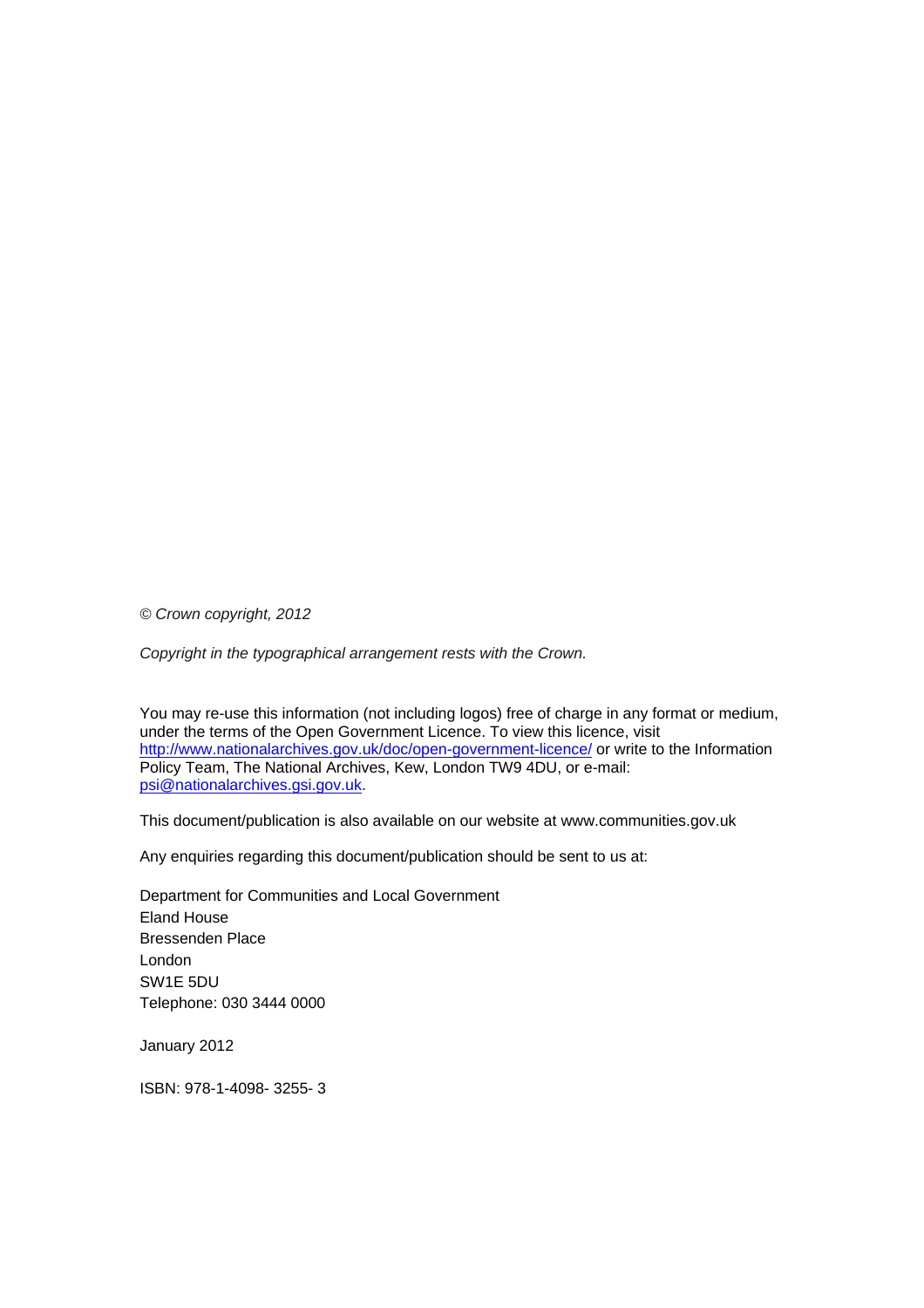| Title:<br>Rationalisation of Parts K, M and N of the Building | Impact Assessment (IA)                               |  |  |  |
|---------------------------------------------------------------|------------------------------------------------------|--|--|--|
| <b>Regulations in England</b>                                 | Date: 22/11/2011                                     |  |  |  |
| IA No: DCLG 0078                                              | <b>Stage: Consultation</b>                           |  |  |  |
| Lead department or agency:                                    | <b>Source of intervention: Domestic</b>              |  |  |  |
| Department for Communities and Local Government               | Type of measure: Secondary legislation               |  |  |  |
| Other departments or agencies:                                | <b>Contact for enquiries:</b><br><b>Brian Martin</b> |  |  |  |
| <b>Summary: Intervention and Options</b>                      | <b>RPC: GREEN</b>                                    |  |  |  |
| Cost of Preferred (or more likely) Option                     |                                                      |  |  |  |

| <b>Total Net Present</b><br><b>Value</b> | <b>Business Net</b><br><b>Present Value</b> | Net cost to<br>business per year<br>(EANCB on 2009 prices) | In scope of One-In,<br>One-Out? | <b>Measure qualifies as</b> |  |  |  |
|------------------------------------------|---------------------------------------------|------------------------------------------------------------|---------------------------------|-----------------------------|--|--|--|
| E76.73m                                  | £76.73m                                     | £ $-8.41m$                                                 | Yes                             | <b>OUT</b>                  |  |  |  |

#### **What is the problem under consideration? Why is government intervention necessary?**

Building Regulations set out baseline guidance in order to ensure health, safety, welfare, access and conservation of fuel and power where building work takes place. In the case of Part K (Protection from falling, collision and impact 1998), Part M (Access to and use of buildings 2004) and Part N (Glazing safety 1998) the staggered nature of previous updates to technical guidance has created duplication and overlap which generate unnecessary cost to industry.

As Approved Documents are considered Statutory Guidance, only government can take the necessary steps to resolve these issues through their amendment.

#### **What are the policy objectives and the intended effects?**

The overall aim of this project is to reduce cost and complexity for industry and make it easier to comply with Part K (Protection from falling collision and impact), Part M (Access to and use of buildings) and Part N (Glazing) of the Building Regulations by the consolidation of overlapping and duplicated guidance into one Approved Document. The guidance in the current Approved Documents N and K along with some overlapping guidance that currently resides in Approved Document M, will be incorporated into a consolidated version of Part K. Technical changes will be kept to the minimum and be limited to those necessary to resolve conflicts within the existing guidance and will not increase cost to industry.

#### **What policy options have been considered, including any alternatives to regulation? Please justify preferred option (further details in Evidence Base)**

We have considered two options - do nothing (leaving existing guidance as it stands) and a broader consolidation exercise (reducing the amount of guidance through simplification and improving clarity of remaining guidance without making changes to actual regulatory provisions).

Our preferred option is to undertake the broader consolidation exercise which will significantly reduce the amount of guidance needed to achieve the desired standards where building work takes place. This would be broadly supported by industry as it will simplify compliance; will deliver administrative savings by reducing confusion, negotiation and dispute within the Building Control application process; and will deliver easier and more appropriate compliance by removing conflicting and overlapping guidance.

| Will the policy be reviewed? It will be reviewed. If applicable, set review date: 12/2016           |                            |                             |                     |  |  |  |
|-----------------------------------------------------------------------------------------------------|----------------------------|-----------------------------|---------------------|--|--|--|
| Does implementation go beyond minimum EU requirements?<br>Yes                                       |                            |                             |                     |  |  |  |
| Are any of these organisations in scope? If Micros not<br>exempted set out reason in Evidence Base. | <b>Small</b><br><b>Yes</b> | <b>Medium</b><br><b>Yes</b> | Large<br><b>Yes</b> |  |  |  |
| What is the CO2 equivalent change in greenhouse gas emissions?<br>(Million tonnes CO2 equivalent)   | Traded:<br>Nil             | <b>Nil</b>                  | Non-traded:         |  |  |  |

*I have read the Impact Assessment and I am satisfied that, given the available evidence, it represents a reasonable view of the likely costs, benefits and impact of the leading options.* 

Andrew Stunell

Signed by the responsible Minister: Date: 25 November 2011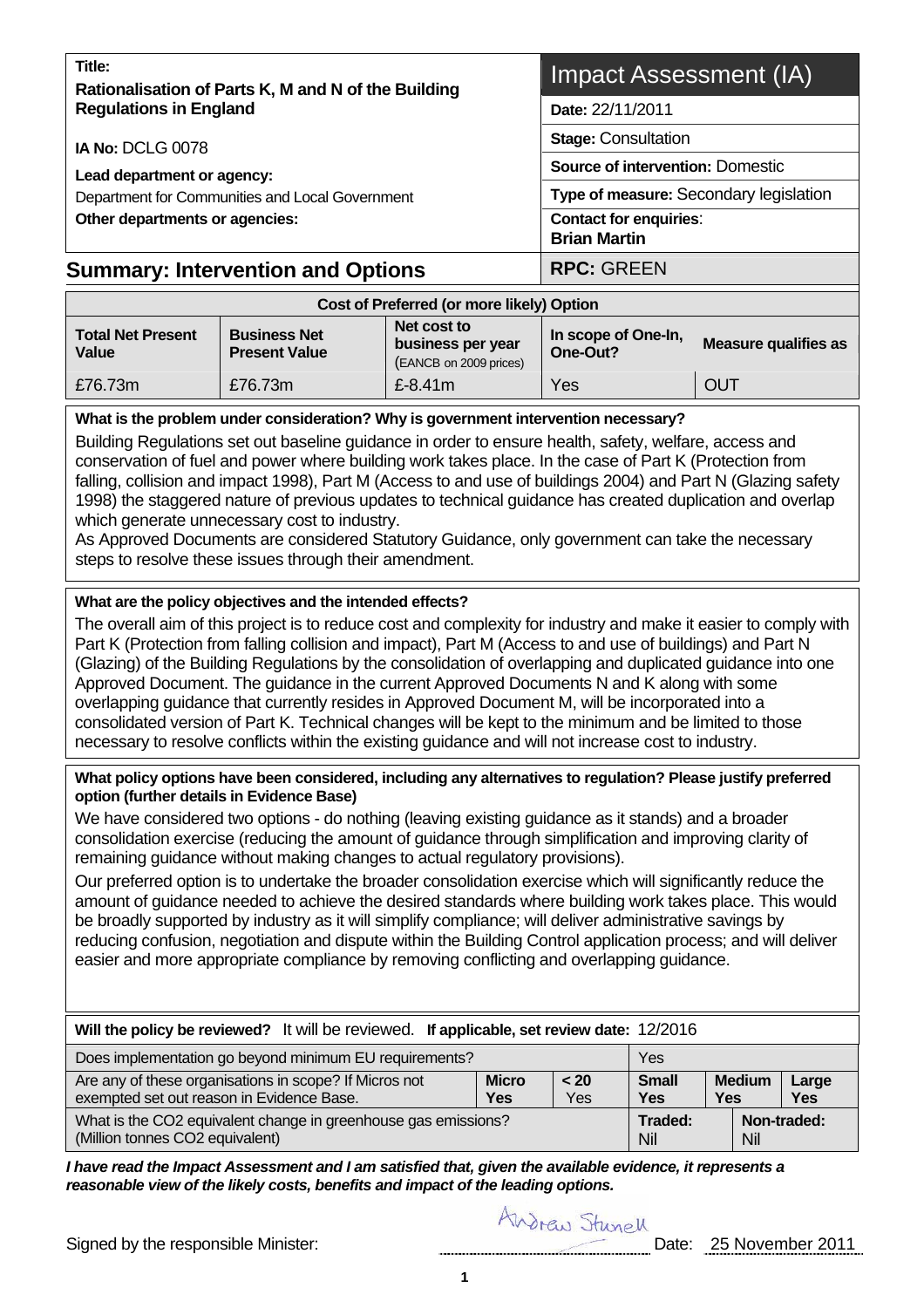## **Summary: Analysis & Evidence Policy Option 1**

**Description: Consolidate and simplify guidance** 

#### **FULL ECONOMIC ASSESSMENT**

| <b>Price Base</b>                                                                                                                                                                                                                                                                                                                                                                                                                                   | <b>Time Period</b><br><b>PV Base</b><br>Year 2013<br>Years 10<br>Low: £59.94m<br>High: £134.92m |  |                                                                        |                        | Net Benefit (Present Value (PV)) (£m) |                                                              |  |                                         |  |
|-----------------------------------------------------------------------------------------------------------------------------------------------------------------------------------------------------------------------------------------------------------------------------------------------------------------------------------------------------------------------------------------------------------------------------------------------------|-------------------------------------------------------------------------------------------------|--|------------------------------------------------------------------------|------------------------|---------------------------------------|--------------------------------------------------------------|--|-----------------------------------------|--|
| <b>Year 2011</b>                                                                                                                                                                                                                                                                                                                                                                                                                                    |                                                                                                 |  |                                                                        | Best Estimate: £76.73m |                                       |                                                              |  |                                         |  |
| COSTS (£m)                                                                                                                                                                                                                                                                                                                                                                                                                                          |                                                                                                 |  | <b>Total Transition</b><br>(Constant Price)                            | Years                  |                                       | <b>Average Annual</b><br>(excl. Transition) (Constant Price) |  | <b>Total Cost</b><br>(Present Value)    |  |
| Low                                                                                                                                                                                                                                                                                                                                                                                                                                                 |                                                                                                 |  | Optional                                                               |                        |                                       | Optional                                                     |  | <b>Optional</b>                         |  |
| High                                                                                                                                                                                                                                                                                                                                                                                                                                                |                                                                                                 |  | Optional                                                               |                        |                                       | Optional                                                     |  | <b>Optional</b>                         |  |
| <b>Best Estimate</b>                                                                                                                                                                                                                                                                                                                                                                                                                                |                                                                                                 |  | £3.14m                                                                 |                        |                                       | £0                                                           |  | £3.14m                                  |  |
|                                                                                                                                                                                                                                                                                                                                                                                                                                                     |                                                                                                 |  | Description and scale of key monetised costs by 'main affected groups' |                        |                                       |                                                              |  |                                         |  |
| Cost of familiarisation by Building Control Bodies and Industry with revised layout of guidance.<br>Cost of replacing and updating documentation to Industry groups.<br>Costs are for building control (£0.12m), architects and designers (£1.2m), surveyors (£0.78m) and others                                                                                                                                                                    |                                                                                                 |  |                                                                        |                        |                                       |                                                              |  |                                         |  |
| $(E1.04m)$ .                                                                                                                                                                                                                                                                                                                                                                                                                                        |                                                                                                 |  |                                                                        |                        |                                       |                                                              |  |                                         |  |
| None.                                                                                                                                                                                                                                                                                                                                                                                                                                               | Other key non-monetised costs by 'main affected groups'                                         |  |                                                                        |                        |                                       |                                                              |  |                                         |  |
| <b>BENEFITS (£m)</b>                                                                                                                                                                                                                                                                                                                                                                                                                                |                                                                                                 |  | <b>Total Transition</b><br>(Constant Price)                            | Years                  |                                       | <b>Average Annual</b><br>(excl. Transition) (Constant Price) |  | <b>Total Benefit</b><br>(Present Value) |  |
| Low                                                                                                                                                                                                                                                                                                                                                                                                                                                 |                                                                                                 |  | Optional                                                               |                        |                                       | £7.33m                                                       |  | £63.08m                                 |  |
| High                                                                                                                                                                                                                                                                                                                                                                                                                                                |                                                                                                 |  | Optional                                                               |                        |                                       | £16.04m                                                      |  | £138.06m                                |  |
| <b>Best Estimate</b>                                                                                                                                                                                                                                                                                                                                                                                                                                |                                                                                                 |  |                                                                        |                        | £9.28m                                |                                                              |  | £79.87m                                 |  |
| Description and scale of key monetised benefits by 'main affected groups'<br>Reduced time required to read, understand and apply revised guidance.<br>Reduced time in communication between building control bodies and applicants.<br>Reduced incidence of dispute as to which provisions are relevant to specific elements of building work.                                                                                                      |                                                                                                 |  |                                                                        |                        |                                       |                                                              |  |                                         |  |
| Other key non-monetised benefits by 'main affected groups'<br>Improved confidence in use of guidance.<br>Reduced cost in formal enforcment, disruption and abortive building work.<br>Reduced burden on government in maintaining guidance.                                                                                                                                                                                                         |                                                                                                 |  |                                                                        |                        |                                       |                                                              |  |                                         |  |
| Key assumptions/sensitivities/risks<br>Discount rate (%)<br>3.5%                                                                                                                                                                                                                                                                                                                                                                                    |                                                                                                 |  |                                                                        |                        |                                       |                                                              |  |                                         |  |
| This Impact Assessment assumes that the re-drafted Approved Documents (ADs) supporting Part K and<br>Part M will not introduce any new technical requirements. Revisions to guidance should safeguard against<br>any undesirable or negative outcomes particularly in terms of access and use of buildings for older and<br>disabled people. Consolidating guidance should avoid increasing regulatory requirements where resolving<br>duplication. |                                                                                                 |  |                                                                        |                        |                                       |                                                              |  |                                         |  |
| <b>BUSINESS ASSESSMENT (Option 2)</b>                                                                                                                                                                                                                                                                                                                                                                                                               |                                                                                                 |  |                                                                        |                        |                                       |                                                              |  |                                         |  |

|               | Direct impact on business (Equivalent Annual) £m: (2011 prices)   In scope of OIOO? |                    | Measure qualifies as |            |
|---------------|-------------------------------------------------------------------------------------|--------------------|----------------------|------------|
| Costs: £0.36m | Benefits: £9.28m                                                                    | <b>Net: £8.91m</b> | Yes                  | <b>OUT</b> |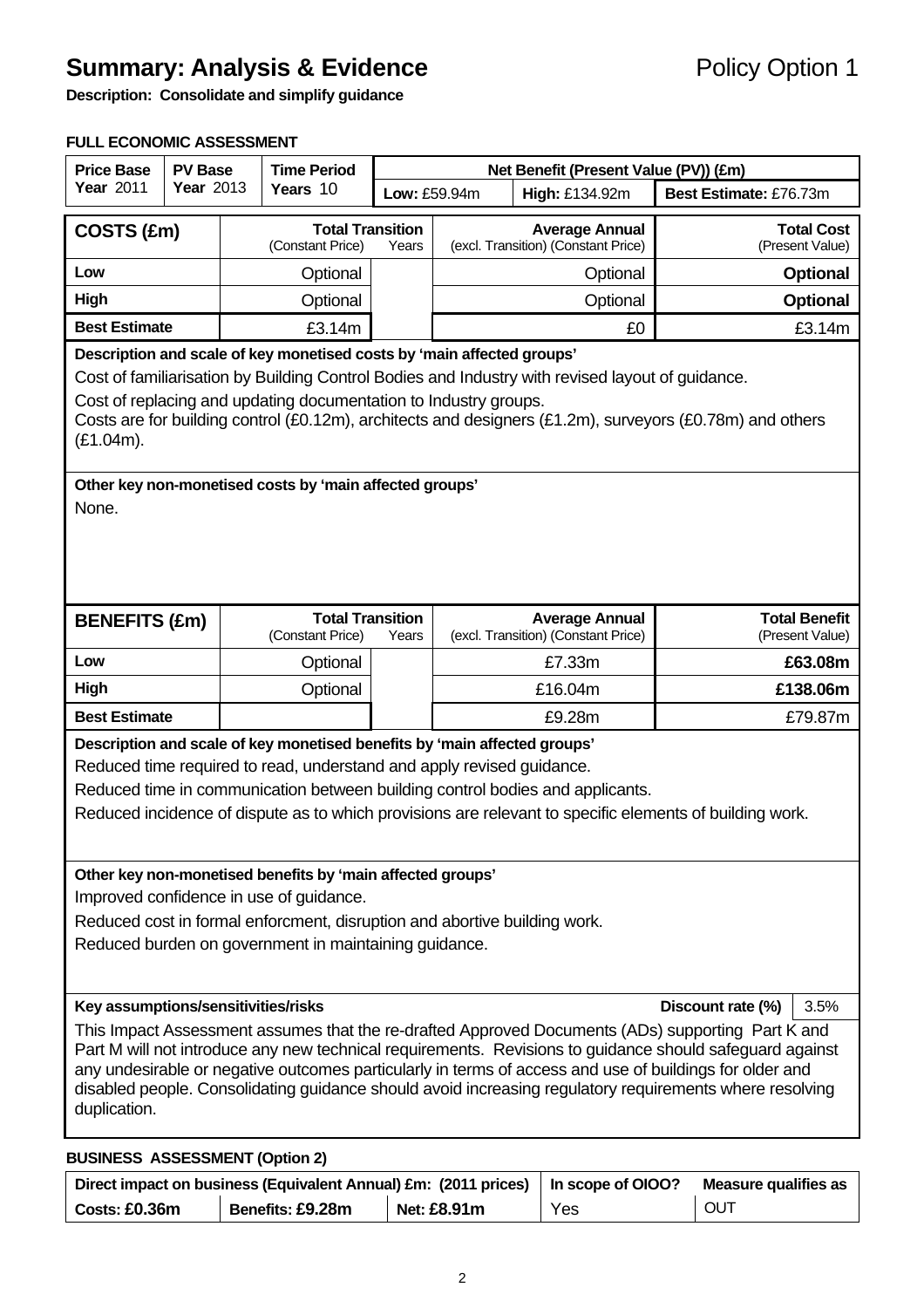## **Evidence Base (for summary sheets)**

### **Problem under Consideration**

## **Background on the Building Regulations**

The Building Regulations control certain building work - principally to protect the health, safety and welfare of people in or around buildings.

Part K (Protection from falling, collision and impact) primarily deals with the design of staircases, handrails, guarding to areas where falls are possible, projecting surfaces such as windows and collision risks from doors. HSE estimates that slips, trips and falls in the workplace cost society £800m per year and result in 40 fatalities, in the home there are in excess of 600 fatalities per year at an estimated cost of £1.2bn. Part K sets out reasonable and cost effective measures to limit the likelihood of this type of injury where building work is undertaken. The Approved Document (AD), which provides guidance supporting Part K of the Regulations was last updated in 1998.

Part M (Access to and use of buildings) primarily deals with ensuring that the built environment is accessible to a broad range of users including disabled people in both employment and in accessing services. Approved Document M sets out reasonable provision for access in most common circumstances and establishes a baseline of cost effective measures. The Approved Document includes guidance on the design of staircases, handrails, guarding, manifestation of glazing (markings to prevent people walking into glass panels) and collision risks from doors which overlap with guidance in Part K and Part N.

Part N (Glazing) deals primarily with safe brakeage of glazing in critical locations, manifestation of glazing to prevent collision, safe cleaning of windows in commercial buildings, prevention of falling from windows and glazed openings. Much of Part N guidance is duplicated within Part K or M, though with different limits in terms of its application and slightly different guidance. Guidance in Part M is given precedence over Part N where duplication occurs and as a result much of the guidance in Part N has become redundant.

The regulations themselves are expressed in "functional" terms and do not dictate how the desired level of performance *must* be achieved. However, for the benefit of both industry and building control bodies, advice on how the requirements of the Building Regulations *may* be met are contained in guidance approved by the Secretary of State. This covers some of the more common building situations, but there may well be alternative ways of achieving compliance with the provisions. However, if followed, the guidance may be relied upon in any proceedings as tending to indicate compliance with the Building Regulations.

## **The Problem**

Measures introduced in to AD M (Access and use of buildings) in 2004 created a degree of duplication with certain provisions in AD K (Protection from falling collision and impact) and AD N (Glazing) on the basis that both documents would be updated within a short timeframe to resolve overlap (provisionally in 2006). This has not occurred. Whilst it might be expected that industry would have adapted to the contradictions between the various different parts of guidance, discussions with designers, Building Control Bodies and contractors support the view that problems persist and that Industry continues to incur unnecessary cost as a result the overlap and duplication in guidance**.** 

The time elapsed since the last revision of Parts K and N also means that the small number of Standards referenced within the two documents have largely been superseded both by the issue of new standards and the adoption of these new standards in practice by industry. However, the continued reference to outdated standards creates wasteful confusion and dispute within industry.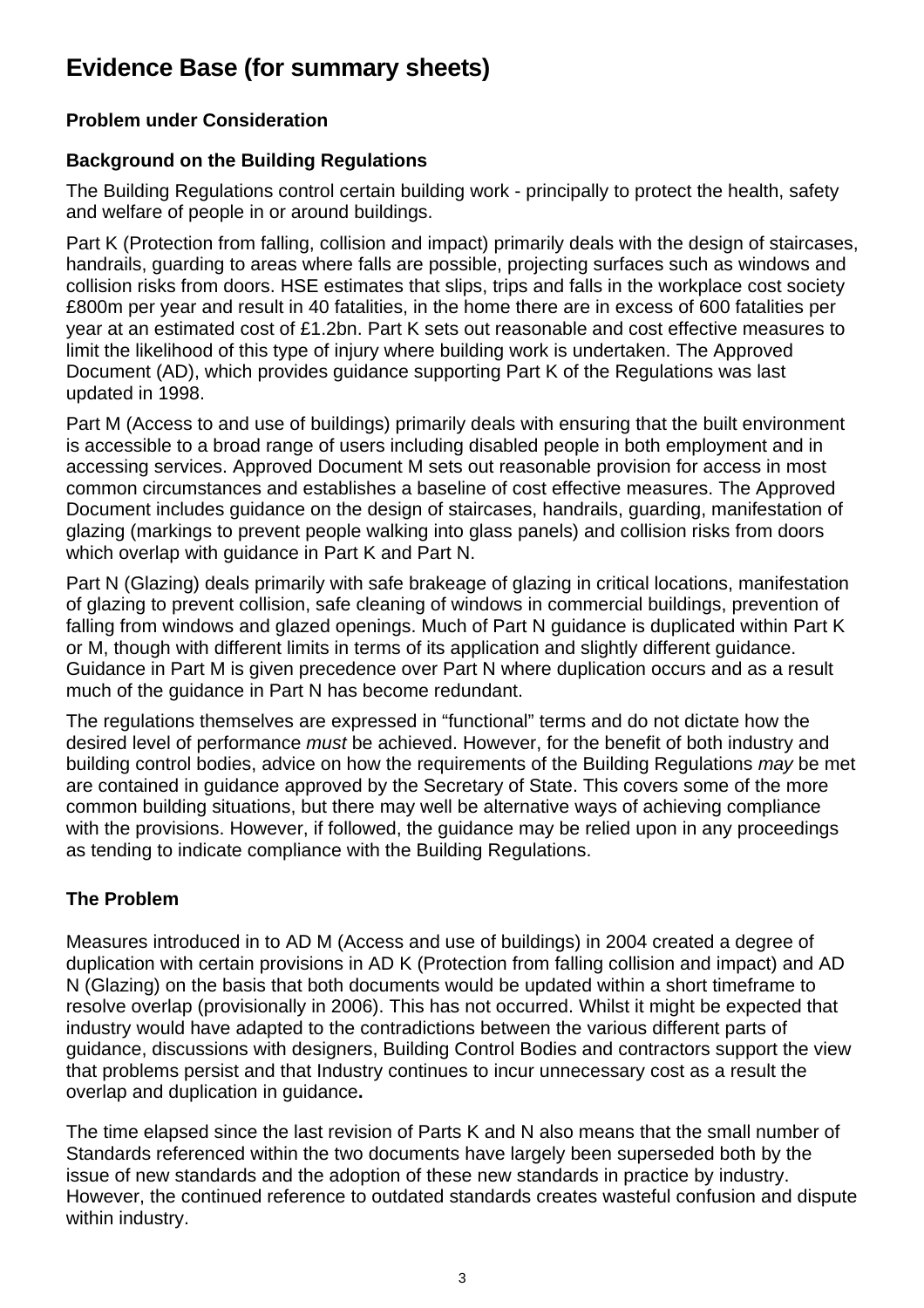These costs arise for a number of reasons;

- Designers and specifiers spend unnecessary time deciding on which part of the regulations should apply in each specific circumstance
- Designers and specifiers spend unnecessary time negotiating with Building Control Bodies as to which standards should be adopted
- Disputes arise in a small number of cases where Building Control Bodies disagree with applicant's interpretation of which guidance should be followed
- References to out of date testing standards (e.g. for impact resistance of glass) create unnecessary uncertainty where industry has already adopted more recent standards
- The need to cross reference between different guidance documents dealing with the same aspects of building work.

In the worst case scenario dispute may arise as to the necessary level of provisions in building work which may already have been partially or fully completed. In such cases the cost of retro-fit or replacement can be significant, and additional costs arising from informal and formal enforcement action also need to be considered.

Given that the three parts of guidance under consideration relate to common if not prevalent features of building work at all scales of development – from provisions for safety glazing in window repairs to accessible door widths and minimum staircase dimensions to ensure their safe use – we have accepted the initial findings of research undertaken by EC Harris and PRP Architects that resolving existing duplication creates cost in relation to a large proportion of building control applications, numbering approximately 300,000 per year. Assumptions underpinning the generation of these costs will be tested further during the consultation process.

#### **Rationale for Intervention**

The Hampton Review principles set out key characteristics of good regulation including the need to ensure that all regulations should be so written that they are easily understood, easily implemented, and easily enforced and all interested parties should be consulted when they are being drafted.

The existing overlap and duplication between Parts K, M and N of the Building Regulations means that specific aspects of existing regulation are demonstrably poorly aligned with this principle. We therefore propose to revise existing guidance in order to minimise cost to Industry whilst maintaining critical aspects of supporting guidance which deliver a safe and accessible built environment. As Approved Documents are Statutory Guidance, only government can take the necessary steps to resolve these issues through their amendment.

#### **The responses received during full public consultation will be used to test the assumptions underpinning the preferred option, its costs, and the benefits it will deliver if adopted.**

#### **Policy objective**

The overall aim of this project is to reduce cost and complexity for industry and promote easier compliance for Part K (Protection from falling collision and impact), Part M (Access to and use of buildings) and Part N (Glazing) of the Building Regulations by the consolidation of overlapping and duplicated guidance into one Approved Document.

The guidance in the current Approved Documents N and K along with some overlapping guidance that currently resides in Approved Document M, will be incorporated into one new consolidated Approved Document K. Technical changes will be kept to the minimum and be limited to those necessary to resolve conflicts with the existing guidance or with current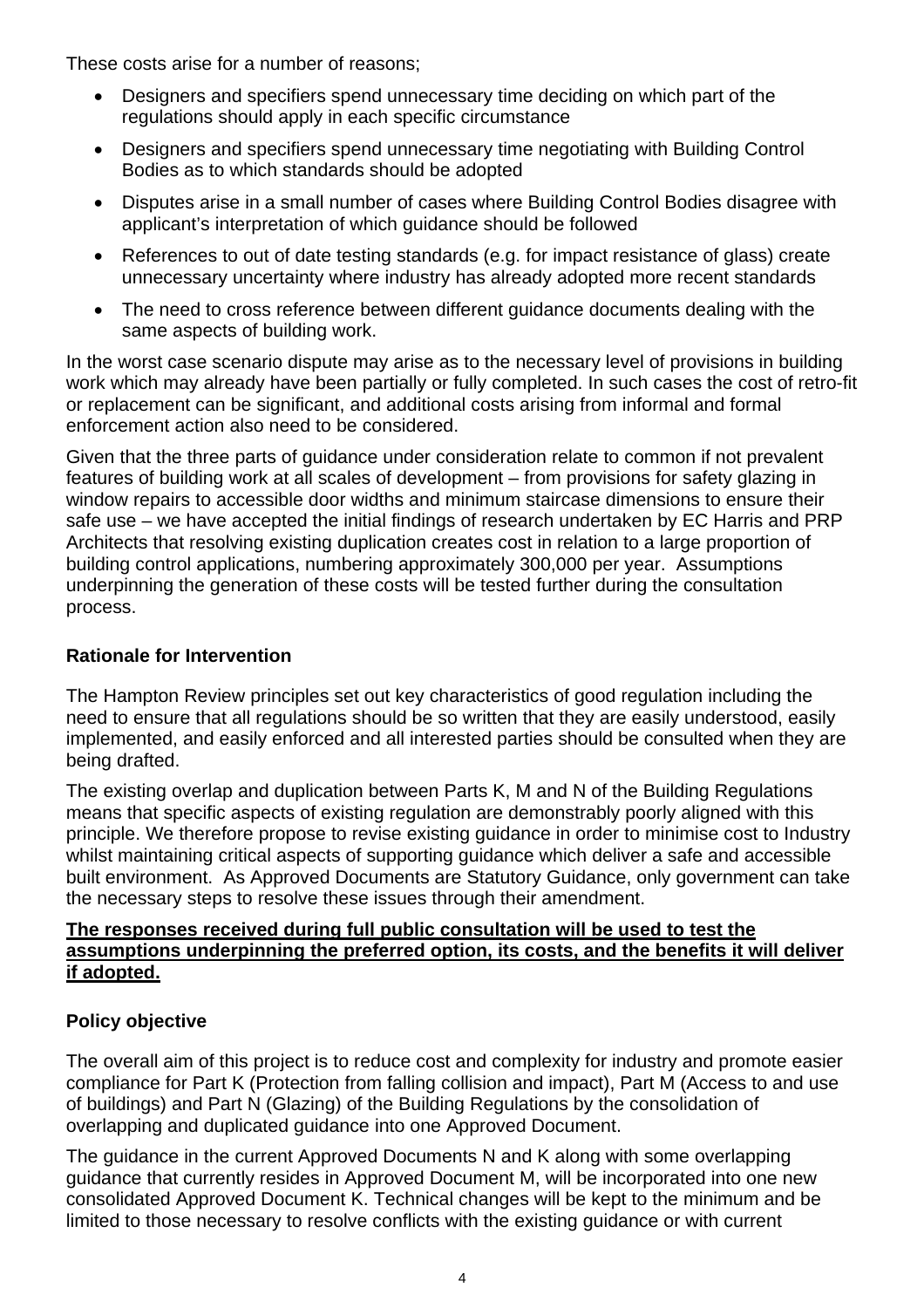construction practice. These changes will be made in October 2012 coming into force in April 2013.

## **Description of options considered (including do nothing)**

There are two options under consideration;

- i) Option 1 Do nothing.
- ii) Option 2 simplify and consolidate guidance to remove duplication and overlap.

The "do nothing" option is not preferred because it will not address clearly defined problems within the existing guidance. As a result, industry will continue to incur unnecessary cost arising from difficulties in applying the guidance in a significant proportion of building projects where Building Regulations apply. In addition, doing nothing sustains risks of non-compliance in measures considered essential to ensure safe access to and use of buildings.

Option 2 is therefore preferred as it has the potential to offset the risks identifed in the do nothing case. This option involves a process of review to combine guidance in existing Part K (Potection from falling collision and impact) and Part N (Glazing safety) into a single revised Part K Approved Document. At the same time, specific areas of guidance within Part M (Access to and use of buildings) such as glazing manifestation (making glazing in certain locations more visible to prevent people walking into them) will also be incorporated into the revised Part K where duplication or overlap has been identified.

Overall this will result in the repeal of a separate Part N document (so reducing the number of statutory documents supporting the Building Regulations); ensure that guidance is consistent and easier to apply; reduce the need to cross reference between different guidance documents and make decision making easier and more predictable for both applicants and Building Control Bodies. The benefits to Industry include reduced administrative cost; reduced risk and cost in meeting regulatory requirements and more effective compliance in ensuring a safe and accessible built environment.

#### **Costs and benefits**

Costs - Option 1 'Do nothing' approach.

Total costs: Nil - Doing nothing will not incur any additional costs.

Total benefits: Nil - Doing nothing will not deliver any additional benefits.

#### **Option 2 – Consolidation and simplification**

#### **Costs**

Parts K, M and N have wide relevance to architects, designers, surveyors and Building Control Officers, as well as some industry operatives and manufacturers (particularly manufacturers of staircases, guarding, balustrades, doors windows and glazing products). Because the technical content of the guidance will not change, there is no need for industry practice to change beyond familiarisation, and this is represented as a one off transitional cost (there are no annual costs to business).

Industry will incur these transitional costs through the need to update documentation and in training and dissemination to familiarise themselves with the structure of revised guidance. Approved Documents are freely available to download from the internet and given that we do not anticipate making changes to technical requirements which would result in changes in industry practice we believe these costs will be minimal and quickly outweighed by the benefits. We propose to publish a draft revised Approved Document at consultation stage in order to check for any unintended impact or costs to industry and consultation stage costs will be reviewed in the light of responses.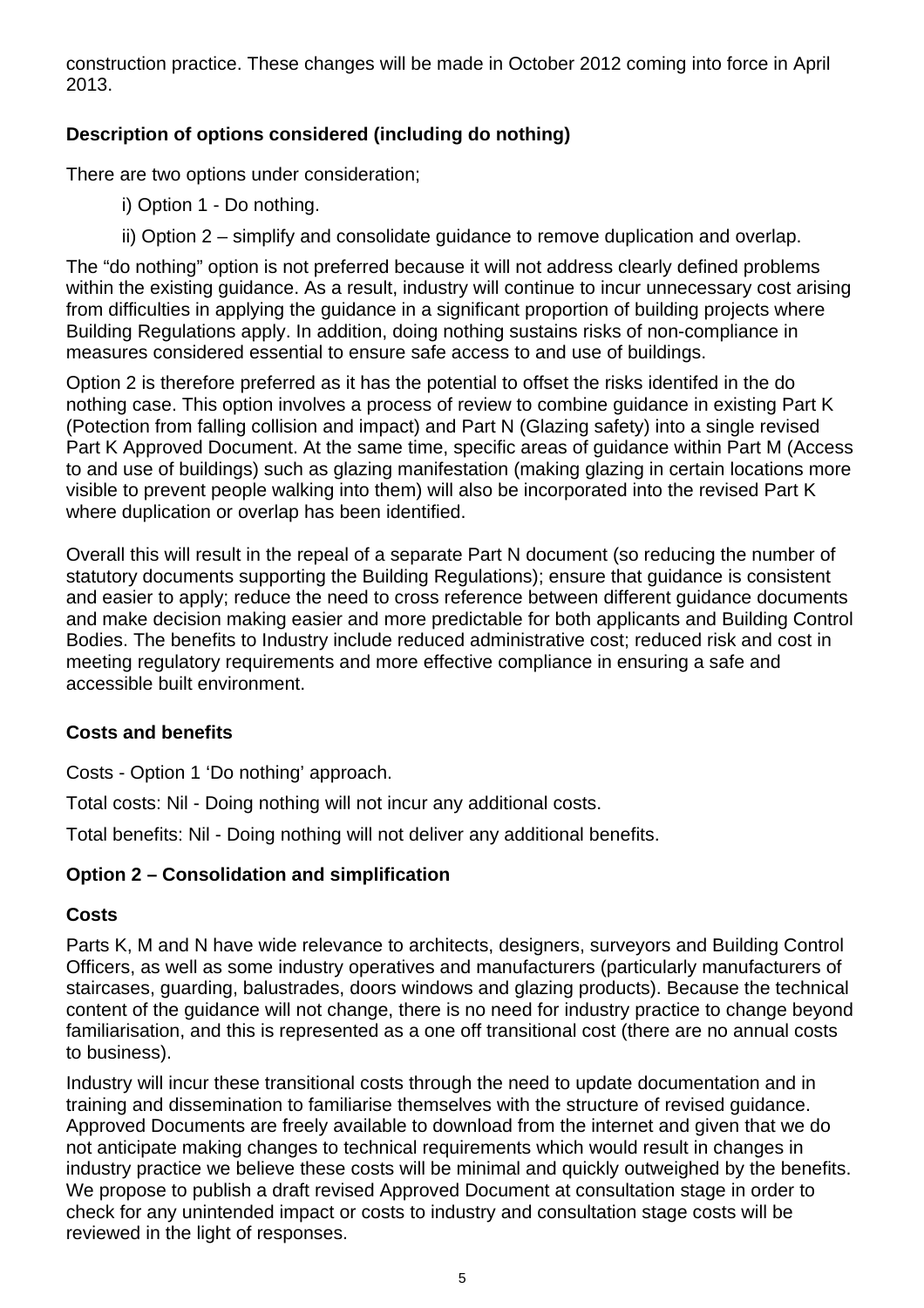Cost of purchasing new documents is estimated as £1 (as documentation is available free to view and download or one copy will be shared among professionals within businesses in hard copy form) and the cost of familiarisation per person should be in the region of £25-£37 (30 minutes at £50 per hour for engineers, £60 per hour for Surveyors and Construction Consultants and £73 per hour for architects) for approximately 101,000 Building Control Officers, architects, surveyors and other construction industry professionals for whom these revisions will have greatest relevance, as well as 40,000 individuals in the manufacturing industry. As the technical guidance remains the same, we estimate that 30 minutes is a fair representation of the time professionals will spend familiarising themselves with where guidance is now stated. The charge-out rates used to calculate transitional costs come from a range of sources including advice from our independent contractors, EC Harris. These figures are used as a proportionate approach to calculating these costs to business. The total estimated cost will be a one off transitional cost of £3.14m (Table 1).

#### **We will seek feedback on whether these costs are reasonable during the full public consultation period.**

| <b>Affected Party</b>                   | <b>Number</b> | Cost per person | <b>Total</b> |
|-----------------------------------------|---------------|-----------------|--------------|
| <b>Building Control</b>                 | 4,000         | £31             | £0.12m       |
| <b>Architects /</b><br><b>Designers</b> | 32,000        | £37.5           | £1.2m        |
| <b>Surveyors</b>                        | 25,000        | £31             | £0.78m       |
| <b>Others</b>                           | 40,000        | £26             | £1.04m       |
| <b>Total</b>                            | 101,000       | ۰               |              |
|                                         |               | <b>Total</b>    | £3.14m       |

Table 1 – T*ransitional Costs*

Benefits have been based on research commissioned by DCLG and undertaken by construction cost consultants EC Harris in combination with PRP architects. This research established the number of projects in England subject where Building Regulations application is required, stratified by the cost of the building work (based on data from the Office of National Statistics) and indicating the number of projects fitting into each price band (Table 2). The majority of building projects have a value of less than £25k and because these represent smaller scale and simpler types of construction, it is estimated that only 20% of such project would incur cost resulting from the complexity of existing guidance. This increases as projects become larger and more complex to 100% for all projects of £2m or above.

PRP Architects reviewed completed projects across a variety of scales and interviewed a range of designers to capture their experience of using relevant aspects of guidance in Approved Documents K, M and N of the Building Regulations. As a result, the typical cost of resolving these difficulties has been estimated at 1 hour expended on works below £25,000 where Parts K, M and N applied, and 3 hours expended on works above that value. These costs arise primarily in resolving conflict, duplication and in confirming which particular standards need to be applied. These are purely extra over costs arising as a result of the over complex nature of existing guidance. Based on an average designer / architect cost of £73 per hour, taken from E C Harris's fee database, this gave a best case central estimate of £9.28m per year.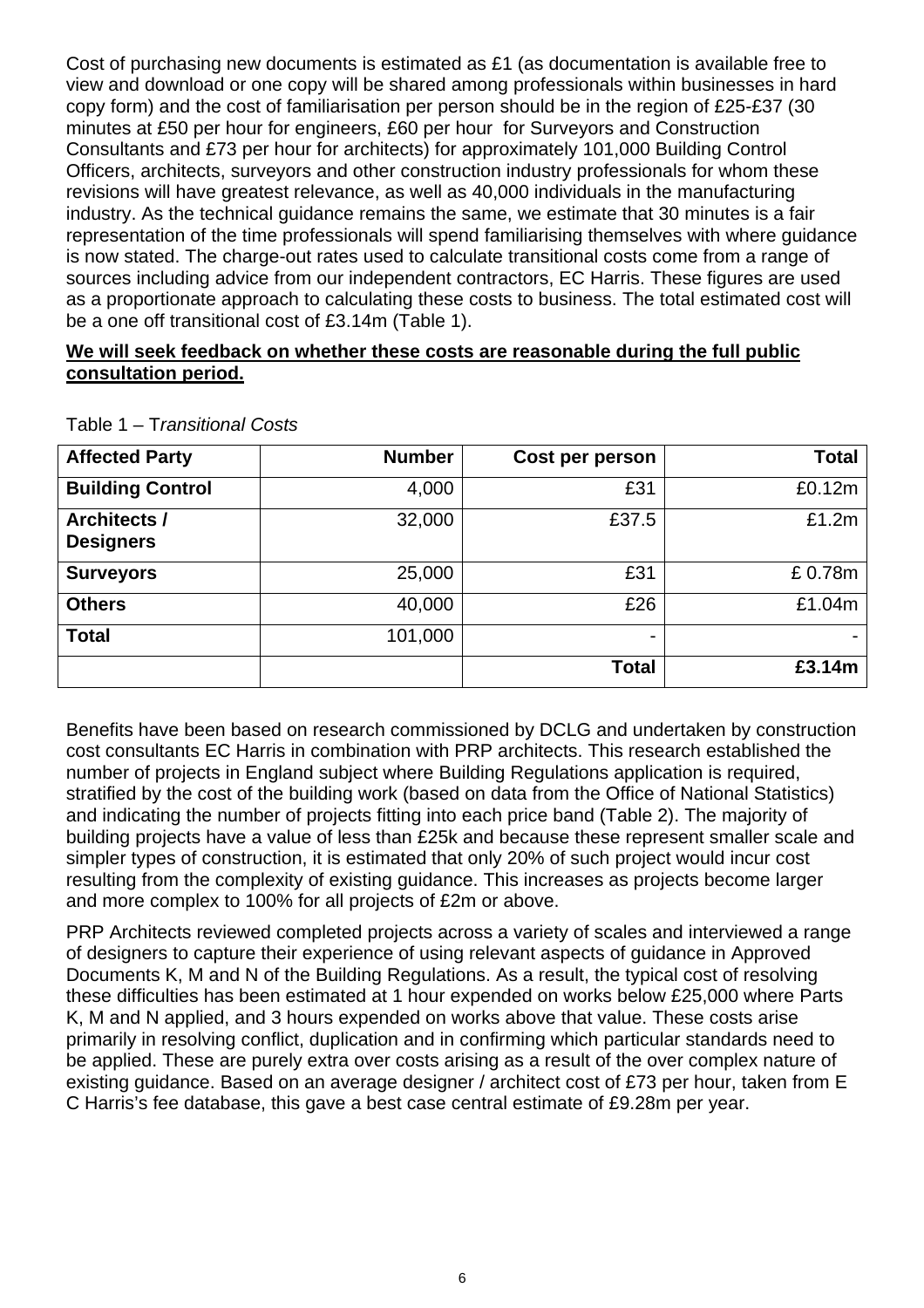|                      | <b>Residential</b> | <b>Mixed</b> | <b>Total</b> | $%$ app | <b>Time</b><br>input | Cost | <b>Total</b> |
|----------------------|--------------------|--------------|--------------|---------|----------------------|------|--------------|
| Less than<br>£25,000 | 201,018            | 50,255       | 251,273      | 20%     | 1                    | 73   | £3,668,586   |
| 25,000-500,000       | 5,834              | 32,929       | 38,763       | 50%     | 3                    | 73   | £4,244,549   |
| 500,000-2m           | 3,332              | 4,125        | 7,457        | 50%     | 3                    | 73   | £816,542     |
| $2-10m$              | 452                | 1,594        | 2,046        | 100%    | 3                    | 73   | £448,074     |
| $10m-20m$            | 45                 | 215          | 260          | 100%    | 3                    | 73   | £56,940      |
| $20m+$               | 20                 | 181          | 201          | 100%    | 3                    | 73   | £44,019      |
|                      |                    |              |              |         |                      |      | £9.28m       |

Table 2 – *Administrative cost of duplication and overlap, annual CENTRAL VALUE* 

EC Harris undertook sensitivity testing to evaluate how costs might fluctuate where the frequency of difficulties in applying Parts K, M and N might occur. DCLG analysts have reviewed and amended the results of this research and Table 3 and 4 set out High and low ranges assuming a greater or lower number of projects incurring cost because of duplication suggest an overall range of £7.3-16.0m.

Table 3 - *Administrative cost of duplication and overlap, annual HIGH VALUE* 

|                             | <b>Residential</b> | <b>Mixed</b> | Total   | $%$ app | <b>Time</b><br>input | Cost | <b>Total</b> |
|-----------------------------|--------------------|--------------|---------|---------|----------------------|------|--------------|
| <b>Less than</b><br>£25,000 | 201,018            | 50,255       | 251,273 | 50%     | 1                    | 73   | £9,171,465   |
| 25,000-500,000              | 5,834              | 32,929       | 38,763  | 60%     | 3                    | 73   | £5,093,458   |
| 500,000-2m                  | 3,332              | 4,125        | 7,457   | 75%     | 3                    | 73   | £1,224,812   |
| $2-10m$                     | 452                | 1,594        | 2,046   | 100%    | 3                    | 73   | £448,074     |
| $10m-20m$                   | 45                 | 215          | 260     | 100%    | 3                    | 73   | £56,940      |
| $20m+$                      | 20                 | 181          | 201     | 100%    | 3                    | 73   | £44,019      |
|                             |                    |              |         |         |                      |      | £16.04m      |

|  |  | Table 4 - Administrative cost of duplication and overlap, annual LOW VALUE |  |  |  |  |  |
|--|--|----------------------------------------------------------------------------|--|--|--|--|--|
|--|--|----------------------------------------------------------------------------|--|--|--|--|--|

|                      | <b>Residential</b> | <b>Mixed</b> | <b>Total</b> | $%$ app | <b>Time</b><br>input | Cost | <b>Total</b> |
|----------------------|--------------------|--------------|--------------|---------|----------------------|------|--------------|
| Less than<br>£25,000 | 201,018            | 50,255       | 251,273      | 20%     | 1                    | 73   | £3,668,586   |
| 25,000-500,000       | 5,834              | 32,929       | 38,763       | 30%     | 3                    | 73   | £2,546,729   |
| 500,000-2m           | 3,332              | 4,125        | 7,457        | 40%     | 3                    | 73   | £653,233     |
| $2-10m$              | 452                | 1,594        | 2,046        | 80%     | 3                    | 73   | £358,459     |
| 10m-20m              | 45                 | 215          | 260          | 100%    | 3                    | 73   | £56,940      |
| $20m+$               | 20                 | 181          | 201          | 100%    | 3                    | 73   | £44,019      |
|                      |                    |              |              |         |                      |      | £7.33m       |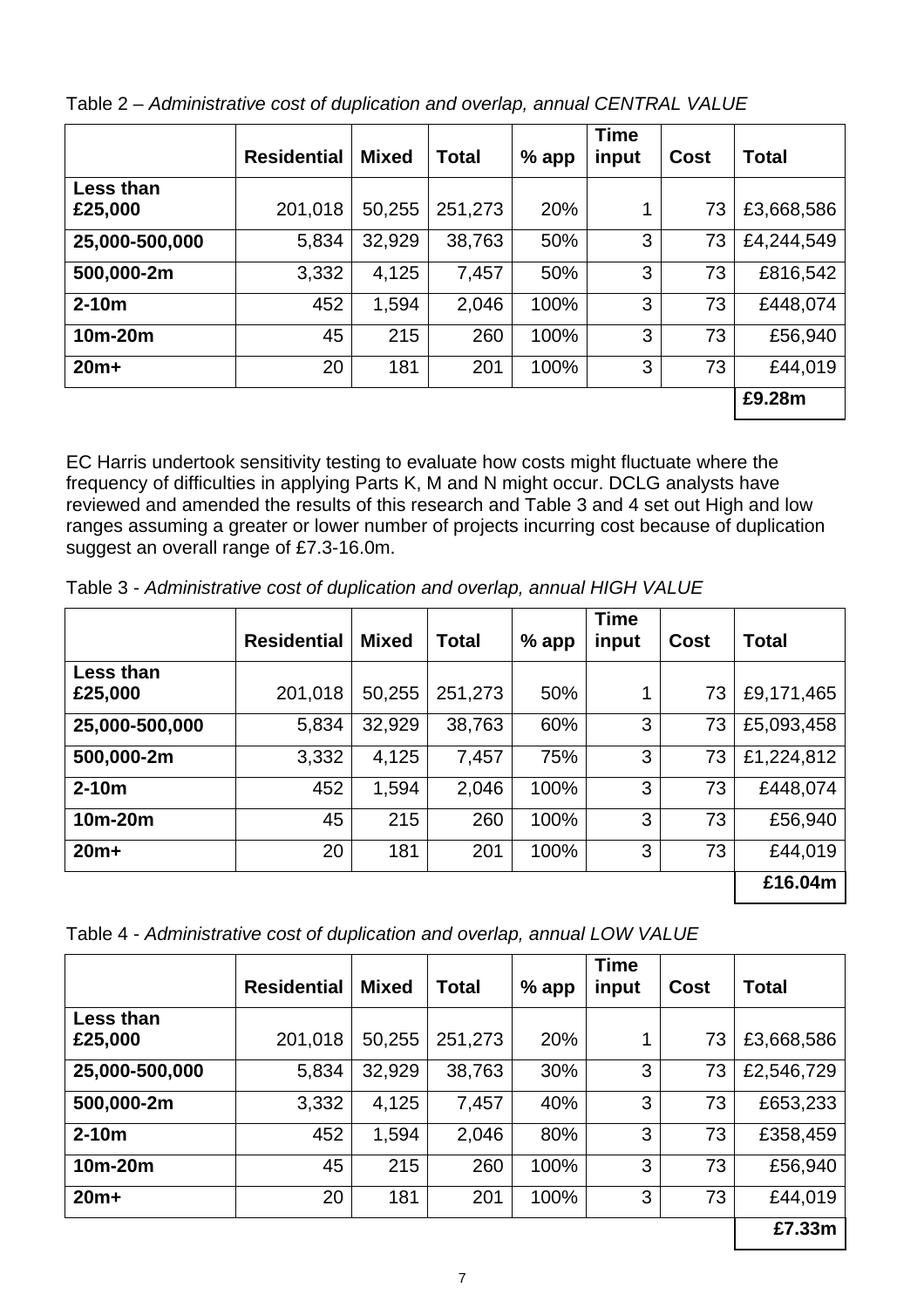Discounted at 3.5% over 10 years, this translates to a present value benefit of £79.87m for the central case and between £63.08m and £138.06m for the low and high estimates.

#### **These assumed values of benefit will be explored during full public consultation to narrow the likely range and refine best case central values.**

We think that these savings fall in the scope of the Comprehensive Spending Review commitment to reduce the regulatory burden on homebuilders over the course of this parliament. These figures can therefore be further broken down to indicate values in relation to residential works. We have assumed that works of value below £25k are not related to home building, and that 30% of works in the range £25-500k are also unlikely to be related to home building. Remaining values are considered to be primarily associated with home building and give a benefit to home builders of £0.925m with a low to high range of £0.65m - £1.19m.

Estimated administrative savings include allowance for reductions in the cost of 'informal enforcement' which takes place between Building Control Bodies and applicants. This typically occurs at the stage that full plan applications are commented on by a Building Control Body and where non-compliance is identified in respect of one or more elements of the proposed design, and we estimate this occurs in about 33% of applications. At this points Building Control Bodies will write informing the applicant of their concerns and in the majority of cases this will be resolved prior to commencement of work on site by amending the design, or providing further information by correspondence. These savings are included in the administrative savings set out above.

However, where applicants fail to resolve these issues Building Control Bodies enter into further correspondence setting out their intention to enforce. This creates additional cost in approx 15% of cases creating further cost which could be reduced by improved clarity of guidance. We are undertaking work to establish the potential value of these savings and will explore industry views as part of the consultation process – these benefits are included as a non-monetised benefit at this stage.

Where issues are not resolved at the design stage, Industry also incurs costs from the need to rectify partially or fully completed building work where required to do so by Building Control Bodies (because either the building work is constructed in a non compliant manner, or because it has been designed in a non compliant manner). We estimate that 3% of building projects incur on site or post completion cost in relation to guidance covered by Parts K,M and N of the Building Regulations. Costs could range from relatively simple matters (adding markings to make a glass screen more visible) to very significant costs e.g. replacing a staircase which does not comply. We will undertake further work to establish what proportion of these costs could be addressed by clarifying guidance and will test our findings at consultation stage - these benefits are included as a non-monetised benefit at this stage.

Whilst savings on an individual basis are modest, the large number of potential transactions (set out as a proportion of the 300,000 projects subject to Building Control applications on an annual basis) mean that the cumulative savings are significant.

#### **The responses to full public consultation will be used to test the assumptions underpinning the preferred option, its costs, and the benefits it will deliver if adopted.**

| <b>Cost: One off Transitional Cost</b> | £3.14m                                       |
|----------------------------------------|----------------------------------------------|
| <b>Benefit: Present Value Benefit:</b> | <b>£79.87m</b> (High: £138.06m, Low £63.08m) |
| <b>Net Present Value: Net Benefit</b>  | £76.73m (High: £134.92m, Low £59.94m)        |

#### **Costs and benefits are summarised below:**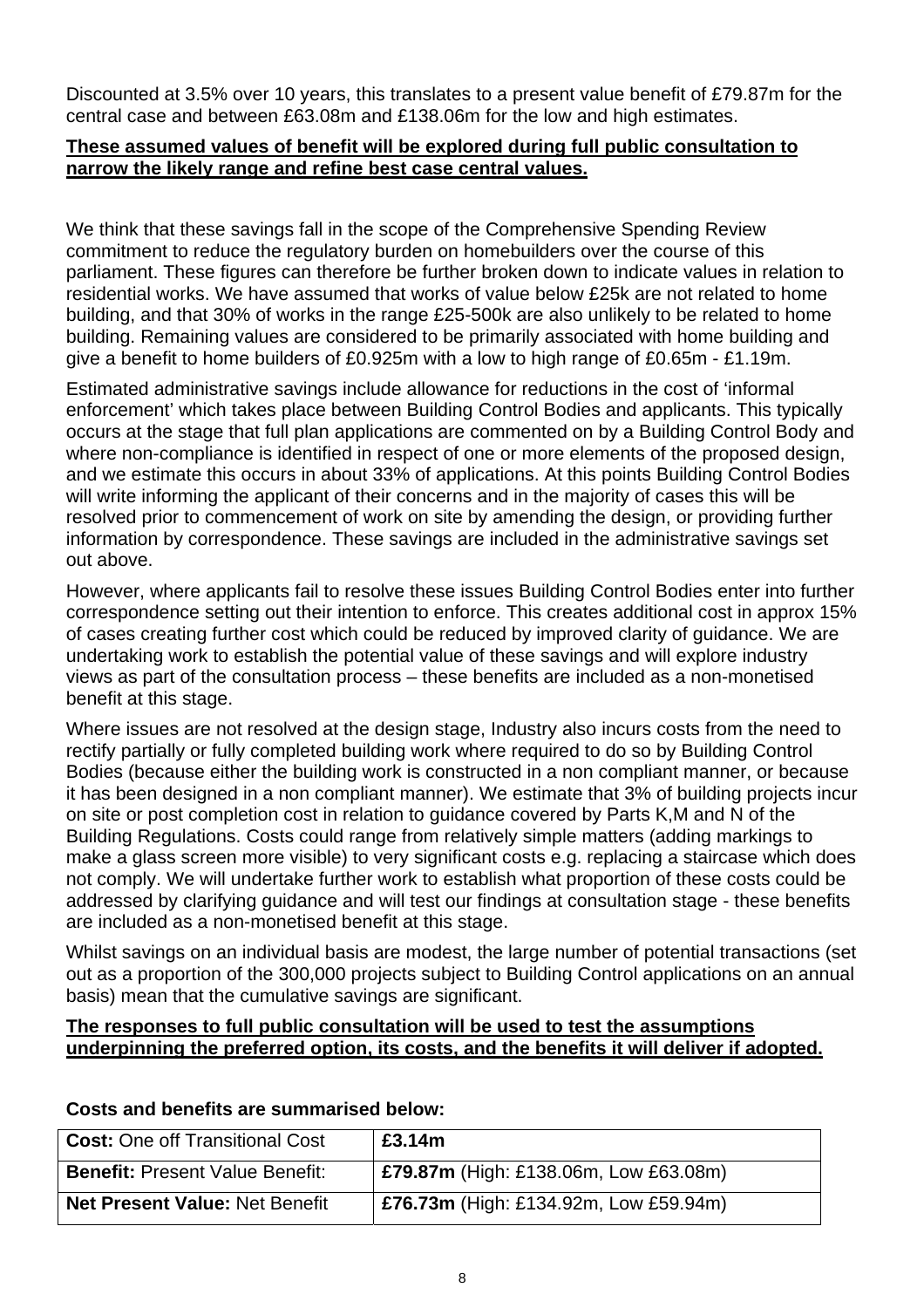#### **Rationale and IA Analysis (proportionality approach)**

Building Regulations apply to "building work" (typically the erection or extension of a building) and seek to ensure buildings meet certain minimum health, safety, welfare and sustainability standards. Parts K, N and M seek to ensure that people are safe when moving in and about buildings and that suitable access is provided in most common types of building work.

As the legislative provision is "functional", statutory guidance contained in the Approved Documents sets some of the ways, for the more common buildings, of ensuring basic minimum health, safety and welfare standards are achieved when constructing buildings. This provides certainty for building control bodies and industry alike as it sets out what is sufficient (whilst providing flexibility to provide alternative building approaches where beneficial). Importantly, it also ensures that a proper cost/benefit assessment and consultation with industry has been undertaken by Government to assess what reasonable minimum standards are appropriate (and avoids the risk of unnecessarily onerous and costly standards being imposed on industry).

DCLG undertook an exercise in the latter half of 2010 to determine what changes were necessary to the Building Regulations to ensure they remained fit-for-purpose, with a particular emphasis on identifying measures to reduce the cost of regulation to business and any other "must do" regulatory changes.

There were 248 responses from our external partners to this exercise. In addition, DCLG drew upon ideas and suggestions submitted to the Cabinet Office's *Your Freedom* and DCLG's own website. A summary and analysis of responses and details of the work being considered in advance of the consultation this proposal forms a part of is contained in *Future changes to the Building regulation – next steps<sup>1</sup>* . As set out in this document:

"*Few responses questioned the principle of regulations setting national standards that ensure buildings are built to baseline standards, although there was some comment that they were on firmest grounds in relation to health and safety [rather than wider sustainability objectives]. Many specifically recognised the positive role Building Regulations played and welcomed the fact that there was a nationally applied set of minimum requirements."*

The exercise undertaken last year demonstrated that the general approach to regulating through the Building Regulations (functional requirements supported by guidance as to how to comply) was supported by external partners. In relation to Parts K, M and N there was broad consensus as to the need to deliver better aligned and up to date guidance in relation to current technical standards. This Impact assessment further establishes the benefits of taking action in order to improve quality of outcomes and reduce cost to industry.

#### **Risks and assumptions**

l

Deciding to do nothing (Option 1) has low risk in terms of creating further negative impacts on industry. However, failing to address overlap, duplication and contradictions in existing guidance erodes confidence in regulation; undermines compliance and means that industry will continue to incur unnecessary cost. Given that the Regulations set out baseline standards for the health, safety and welfare there are also risks to building users where the appropriate levels of provision are not met as a result of lack of clarity within guidance.

Option 2 is considered to have low risks because we are not proposing fundamental or significant change to existing technical requirements but are simplifying and clarifying their application in use. Whilst there may be minor technical changes necessary to resolve duplication or overlap between existing regulatory provisions, these will be fully tested through public and bilateral consultation with relevant industry experts to ensure that they do not create unintentional costs.

<sup>&</sup>lt;sup>1</sup> Future changes to the Building regulation – next steps. Published by DCLG in December 2010. Available at www.communities.gov.uk/publications/planningandbuilding/buildingregsnextsteps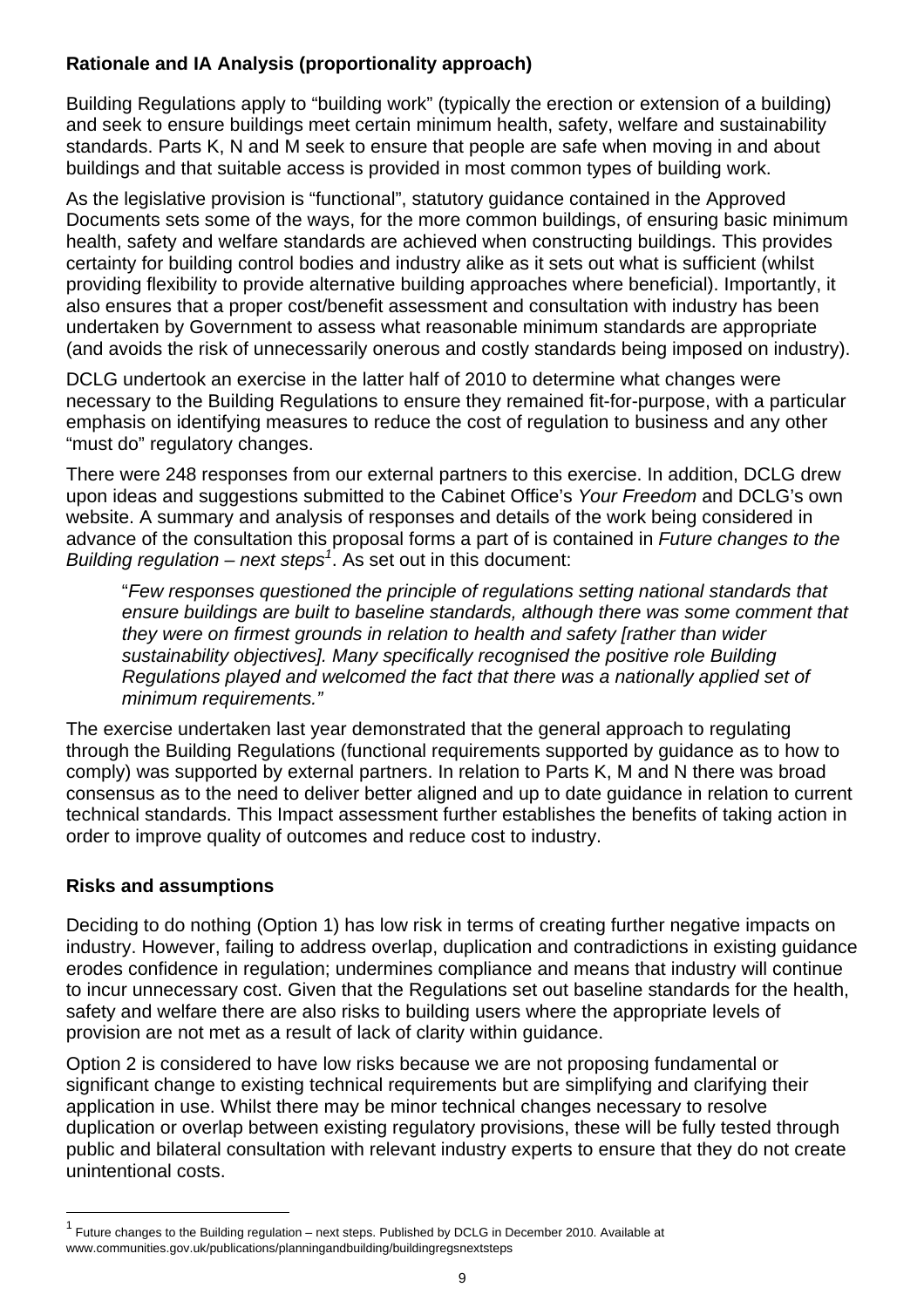The assumptions underpinning the benefits delivered by this policy are set out in the preceding paragraphs. Given that these proposals are specific in scope and limited in terms of the extent of change they will deliver, we have undertaken limited but robust evidence gathering through informal consultation with industry and by commissioning a small and specific piece of research by independent contractors.

In the first instance, the policy team responsible for this work have regular and informative contact with those in Industry most likely to be directly affected and proposals have been presented to the Building Regulations Advisory Committee (BRAC, a panel representing a broad range of consutrction industry expertise). Feedback from these informal sources suggests that the proposed changes will be well received and will deliver material benefits to Industry.

In order to take an independent view of the likely monetised value of the beenfits of this process DCLG also appointed EC Harris (construction cost consultants) and PRP Architects to review proposed changes and assess how the existing guidance impacts on projects of various scales and complexity. This has resulted in baseline costs to industry of existing guidance which underpin proposed savings by resolving existing conflit between Parts K, M and N of the Building Regulations.

The results of this limited reseach will be fully tested at full public consultation stage. However, given that the problem is clearly defined (there is no or little disagreement in Industry that this needs to be addressed) we believe it would be disproportioante to expend extensive resources in further developing evidence prior to consutaltion.

#### **Direct costs and benefits to business calculations (following OIOO methodology)**

#### **Option 1 – Do Nothing.**

Nil: Doing nothing will not generate any costs or deliver any benefits.

#### **Option 2 – Consolidate and simplify.**

A proportion of cost will fall on Building Control Bodies (primarily Local Authority Building control Bodies). The one off transitional cost to business is £3.14m (annual equivalent **£0.36m**).

The proposed benefits devolve to business in reducing time and uncertainty in adopting the apporpriate standards. The annual equivalent saving is **£9.28m**.

This translates to an annual equivalent net benefit to business of to **£8.91m** (or **£8.40m** converted to 2009 prices using the GDP deflator) for one in one out purposes.

The total impact on home building sector has been estimated as an annual equivalent net benefit of **£0.74m** (at 2009 prices).

#### **Wider Impacts**

Guidance in Parts K, M and N of the Building Regulations is relevant to general building industry practice in most forms of development, as well as ensuring that completed building work is safe and accessible to a broad range of users. Impacts are primarily economic and social – we have not identified any primary environmental impacts.

*Economic / Financial* - Only those technical changes necessary to resolve overlap, duplication or contradictory guidance are proposed as part of this work, and it is not intended that changes will materially affect cost to industry, or create advantages or disadvantages for any particular sector. There will be no impact on labour markets or consumers and both competition and innovation should be unaffected. The benefits of this simplification process should be distributed evenly across public and private sector business.

*Social Impacts* - Simplifying and clarifying guidance in Parts K, M and N should deliver benefits in making compliance with baseline requirements to protect health, safety and access to buildings easier and less costly.